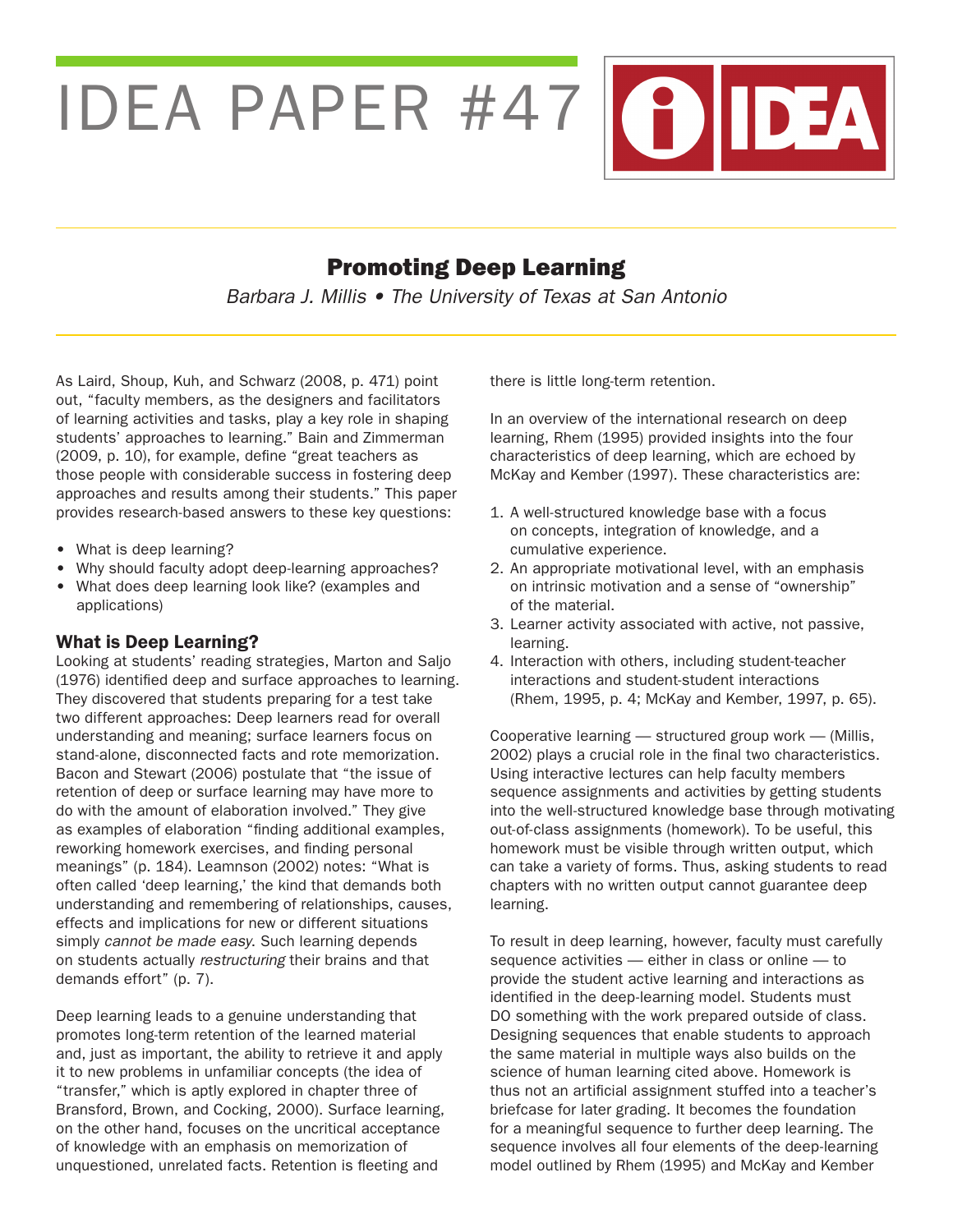(1997). Students delve into the knowledge base through motivating homework and then "process" this material deeply when the homework becomes the basis for in-class or online activities where students are actively engaged and interacting with one another.

# Why Adopt Deep-Learning Approaches?

When faculty members are asked about their most important teaching goals, fostering critical thinking usually tops the list. Most faculty care passionately that students develop an "understanding of key concepts; an ability to go beyond the orthodox and expected so that hitherto unmet problems can be tackled with spirit; a facility with typical methods of approaching a problem in the discipline and…an awareness of what learning and understanding in the discipline consist of" (Ramsden, 1992, p. 21). The research on how students learn provides definite reasons why faculty must shift their teaching methods toward student learning and away from a "stand-and-deliver" approach. Weimer (2002) refers to this approach as "learning-centered teaching," Finkel (2000) as "teaching with your mouth shut."

Using cooperative groups or even pairs can significantly increase student learning and foster the deep approaches recommended in the literature (Millis, 2002; Millis, 2010). A meta-analysis by Springer, Stanne, and Donovan (1999) provides strong evidence that the use of small groups can result in greater academic achievement, more favorable attitudes, and increased persistence. Pascarella and Terenzini (2005) determined that cooperative learning and small-group learning improved overall student learning by a .51 standard deviation, evidence that should convince even the staunchest "lecture-holics."

The biological basis of learning also emphasizes the need for student engagement. Zull (2002) identifies the art of teaching as "creating conditions that lead to change in a learner's brain" (p. 5), and Leamnson (1999) defines learning as "stabilizing, through repeated use, certain appropriate and desirable synapses in the brain" (p. 5). Faculty must teach intentionally — even in large classes where student engagement is more challenging — to involve students in the learning process. They must teach for deep learning, realizing that no one can "go deep" in all areas of content. It is important, therefore, to identify what Wiggins and McTighe (2005) call "enduring understanding," those key aspects of a discipline that students MUST learn in order to succeed in the next course or, more importantly, in the profession or as citizens. Deep learning — not surface learning — is thus essential for mastering key concepts and skills in virtually all disciplines.

## What Does Deep Learning Look Like? Three Examples

## Jigsaw Using a Graphic Organizer

Graphic organizers — visual depictions that suggest

relationships — can help structure homework assignments. A "cooperative jigsaw" using a graphic organizer for the homework can promote deep learning. The example that follows is from a literature class, but teachers can adapt different graphic organizers to focus the homework for virtually any discipline. The in-class active learning and student interactions are based on the cooperative learning approach called "jigsaw" (Aronson et al., 1978). Students form heterogeneous teams of four where each student focuses on a character in a work of literature (well-known examples might be the characters in Charlotte's Web, Antigone, Hamlet, or Death of a Salesman). As homework, each student is responsible for close textual reading that determines not only the four major traits for their assigned character (in the Figure 1 example, Willy, Charley, Happy, or Biff), but also the textual evidence, including quotes or episodes that support those conclusions. They use a graphic organizer such as the sample focused on Willy Lowman (see Figure 1, next page).

In class, students form expert teams composed of all the students focused on the same character. In large classes, teachers can form multiple expert groups by carefully structuring this break-out activity. They could tape signs to the wall of an auditorium, for example, indicating group placements: Willy, Teams 1-6; Willy, Teams 7-12; and so forth. In the expert groups, the students share their findings and then determine not only the most viable of the four traits, but also the best textual evidence to support those conclusions. Those familiar with the original Bloom's taxonomy (1956) will recognize that these students are evaluating and synthesizing the material, Bloom's highest levels of thinking. During the final sequence in class, the students return to their original teams and teach their fellow students in their heterogeneous team the in-depth conclusions of their expert groups.

Jigsaw lends itself to virtually any discipline with complex problems that can be subdivided. Some examples might be: (a) psychology or child development: the underpinnings of childhood moral development; (b) botany: major plant groups; (c) history: segments of the Civil War; (d) anthropology: various branches of the discipline; (e) accounting: four methods of depreciation; (f) chemistry: organic molecules that are polymers of carbon; (g) engineering: designing a solar domestic hot-water system; (h) pharmacy: medication for seasonal allergies or common drugs from different classes used to treat diabetes.

#### Cooperative Debates

Cooperative debates provide another example of sequencing assignments to build for deep learning. In an English literature class studying Antigone, for example, students form teams of four to five students to examine two key questions relevant to the play: "Pro/Con: Should Antigone have buried her brother?" and "Pro/Con: Should Creon be impeached for poor leadership?"

Students draw slips of paper to determine their particular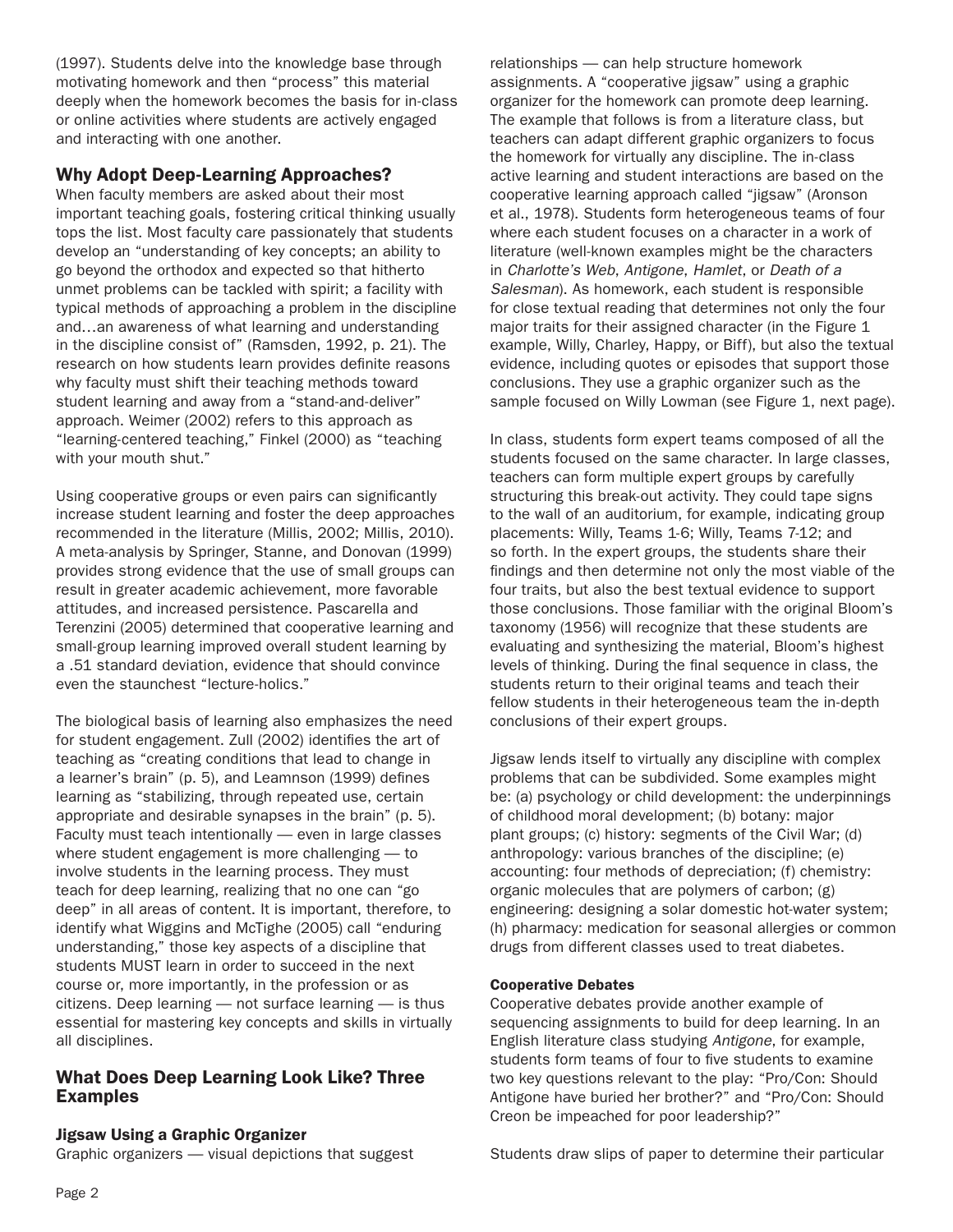Figure 1 • Character-Trait Graphic Organizer (partially completed sample).

| <b>Name of Student: Barbara J. Millis</b><br><b>Character:</b> Willy Loman, <i>Death of a Salesman</i> by Arthur Miller                                                                                                                                                                                                       |                                                                                                                                                                                                                                                                                                                                                |                                                                                                                                                                                                                                                                                                      |                                                                                                                                                                                                                                                                                                                                                                                                                                                                                                                              |  |
|-------------------------------------------------------------------------------------------------------------------------------------------------------------------------------------------------------------------------------------------------------------------------------------------------------------------------------|------------------------------------------------------------------------------------------------------------------------------------------------------------------------------------------------------------------------------------------------------------------------------------------------------------------------------------------------|------------------------------------------------------------------------------------------------------------------------------------------------------------------------------------------------------------------------------------------------------------------------------------------------------|------------------------------------------------------------------------------------------------------------------------------------------------------------------------------------------------------------------------------------------------------------------------------------------------------------------------------------------------------------------------------------------------------------------------------------------------------------------------------------------------------------------------------|--|
| Trait One:<br>Worried, worn out, partially<br>senile                                                                                                                                                                                                                                                                          | Trait Two:<br>Irritable                                                                                                                                                                                                                                                                                                                        | Trait Three:<br>Delusional/Boastful                                                                                                                                                                                                                                                                  | Trait Four:<br>Well-meaning, but inept<br>husband and father                                                                                                                                                                                                                                                                                                                                                                                                                                                                 |  |
| Willy: "I am tired to the<br>death." $(Act 1, line 8)$<br>Willy: "I could have sworn I<br>was driving that Chevy today."<br>(Act 1, line 25)<br>Happy: "He talks to himself."<br>(Act 1, line 122)<br>Willy: "But they do laugh at<br>me." (Act 1, line 327)<br>Willy: "I'm getting awfully<br>tired, Ben." (Act 1, line 436) | Willy fusses over the cheese,<br>too many people, etc. (Act 1)<br>Rants about Biff and says,<br>"Biff is a lazy bum." (Act 1,<br>line $50$ )<br>Is disrespectful and short<br>with Charley:<br>1) "A man who can't handle<br>tools is not a man. You're<br>disgusting." (Act 1, line 434)<br>2) Calls him an "ignoramus!"<br>(Act 1, line 481) | Willy: "If old man Wagner was<br>alive I'd a been in charge of<br>New York now." (Act 1, line 28)<br>Willy: "Someday I'll have my<br>own business, and I'll never<br>have to leave home any<br>more." (Act 1, line 230)<br>Willy: "They know me up and<br>down New England." (Act 1,<br>line $242$ ) | Cheats on Linda, although<br>he loves her. Excuses it with<br>"Cause I get so lonely" (Act<br>1, line 335)<br>Instills the wrong dreams and<br>values in Biff and Happy: It's<br>OK for Biff to steal a football;<br>Bernard can give him correct<br>answers, etc. Tells the boys<br>that the secret to success is<br>not study or hard work: "Be<br>liked and you will never want."<br>(Act 1, line 272)<br>Tells Ben that he is bringing<br>up his boys to be "rugged,<br>well-liked, all-around." (Act 1,<br>line $513$ ) |  |

team. This random approach allows students to interact with a variety of classmates and ensures that the highestachieving students do not self-select each other, thus skewing the debate results.

As homework, students read the play closely and gather support for their team's perspective, a motivating assignment getting students into the content. Students receive class time to compare their notes and work on preparing the best possible arguments (active learning/ interactions).

To avoid domination by the strongest students, the teams do not know in advance who their spokesperson will be until immediately before the debate. Thus, the teams are potentially only as strong as their weakest member, a situation that results in peer coaching and genuine learning. The spokespersons have a set amount of time, predicated on the length of the class period, to present their team's case. Each team then has class time to prepare a rebuttal. In the second round, the teams choose their own spokespersons. The students who are observing the debate (the half of the class assigned to the other debate topic) vote to determine which side has made the most convincing arguments. The second pair of teams then follows the same procedure for their debate on the second question.

Almost all disciplines lend themselves to debate topics: (a) computer science: Blackboard or Moodle course management platforms? (b) history: Should the United

States have dropped a second atomic bomb on Nagasaki? (c) biology: To clone or not to clone? (d) economics: Should the United States adopt a flat-rate income tax?

#### Pro-Con-Caveat Grid

Faculty can sequence activities to promote deep learning in online courses as well as face-to-face ones. The principles and the pedagogical approaches are exactly the same. Only the delivery logistics change.

For example, through the course management system, a faculty member can organize students into online cooperative learning teams (OCLTs) of four to six students where they can work collaboratively on assignments, and communicate quickly and efficiently.

For an assignment using a pro-con-caveat grid, each student in the course uploads an empty pro-con-caveat grid template. Their instructions are to list the arguments in favor of a certain decision, and against the decision, with caveats placed in a third column (see Figure 2, next page). Students submit this assignment to the instructor for pass/fail credit. This step provides the motivating assignment that gets students into the knowledge base. It also ensures individual accountability and preparation for the later stages of the deep-learning sequence.

As a next step, the members of each OCLT share their pro-con-caveat grids and, working as a team (either synchronously or asynchronously, as they choose), develop a single pro-con-caveat grid that represents the best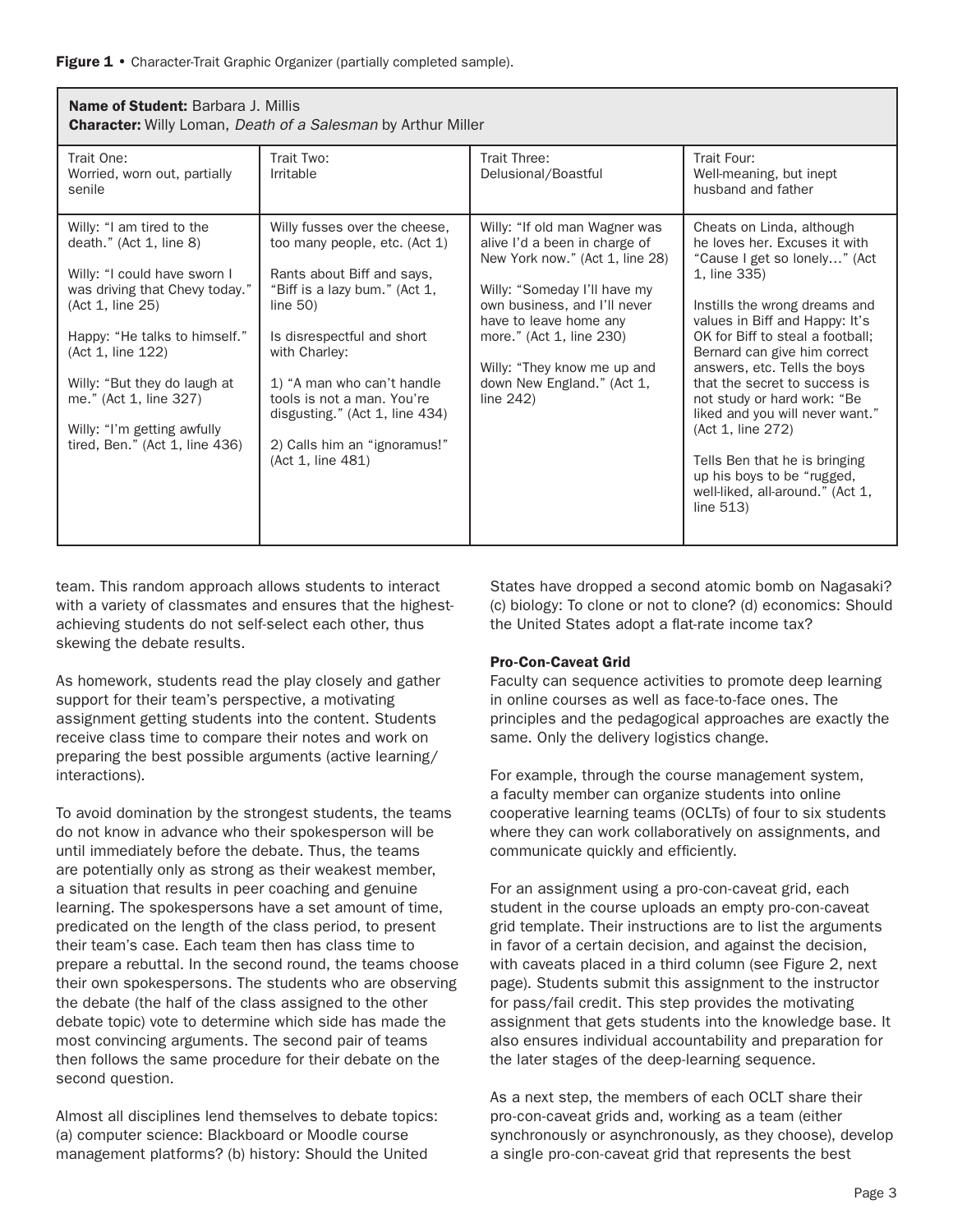| Should parking on campus be pro-rated based on salary levels?                                                                                                                                                                                                                                                                                                                                             |                                                                                                                                                                                                                                                                                          |                                                                                                                                                                                                                                                            |  |  |
|-----------------------------------------------------------------------------------------------------------------------------------------------------------------------------------------------------------------------------------------------------------------------------------------------------------------------------------------------------------------------------------------------------------|------------------------------------------------------------------------------------------------------------------------------------------------------------------------------------------------------------------------------------------------------------------------------------------|------------------------------------------------------------------------------------------------------------------------------------------------------------------------------------------------------------------------------------------------------------|--|--|
| Pro                                                                                                                                                                                                                                                                                                                                                                                                       | Con                                                                                                                                                                                                                                                                                      | Caveats                                                                                                                                                                                                                                                    |  |  |
| This system would be much fairer<br>because an administrative assistant and<br>a faculty member parking in the same<br>designated area, such as the parking<br>garages, would not pay the same amount.<br>Often, the people who are carrying the<br>heaviest burdens end up parking the<br>farthest away. This would give people in<br>lower pay grades a better opportunity to<br>afford closer parking. | It would be very complex to administer<br>because each designated parking area<br>would have to have various levels of<br>fees.<br>Parking fees constitute a major source<br>of revenue for the university, so efforts<br>to reduce overall costs could negatively<br>impact the budget. | A feasibility study would be needed.<br>The university would need to be able to<br>prevent people from giving their parking<br>passes to others.<br>Some faculty and administrators would<br>resist any changes that might increase their<br>parking fees. |  |  |

thinking of all their team members. Instructors should indicate deadlines and require assurances that all team members have contributed. Features in many course management systems, much like wiki options, allow instructors to review the contributions of individuals.

This composite grid is then shared with another OCLT team. The OCLTs review the grid they receive and, again, working as a team (with built-in accountability ensuring that all team members contribute), prepare feedback to send the originating team — commenting on features they agreed/ disagreed with, or found surprising, new, or creative. These two steps provide the active-learning/student-student interactions crucial to the deep-learning model.

Because most online teachers find that students need incentives to contribute — usually tied to grades — the instructor will need to award pass/fail points or some other extrinsic reward to the team members for the grid they complete and the grid they comment on. The KISS principle ("keep it simple, stupid") should be operative, or instructors will find themselves buried in a morass of rubrics, grading pressures, or "whiners" seeking more points.

As a culminating, optional part of the sequence, instructors can review all the team-created grids and post the top three, rank-ordered, possibly awarding extra points to those team members. This step increases the repetition needed for learning and provides useful feedback on the quality of the pro-con-caveat grids.

Figure 2 shows a sample pro-con-caveat grid with a campus-related issue that should be motivating to students and could be relevant for a number of disciplines, including economics, sociology, and English.

Pro-con-caveat grids could include decisions in many disciplines: (a) literature: Nora in Ibsen's A Doll's House should have left her husband; (b) health sciences/nursing: Based on a case study, a woman should be advised

to withdraw from hormone replacement therapy; (c) economics: Ask students to explore the pros, cons, and caveats of building a hospital in a certain neighborhood in their city; (d) accounting: After reading a case study of a two-career couple, have students list the pros (benefits) of their filing a joint income tax return, and the cons (costs), plus any caveats they should take into consideration.

# Conclusion

Teaching for deep learning requires teachers to identify the most important elements in their course, and to design and develop sequenced activities that will enable students to grapple deeply with these key concepts or skills outside of class. The concepts are further reinforced with in-class or online activities involving active learning and studentstudent interactions.

Assignments and activities for deep learning can be structured in numerous ways within disciplines, provided that the four critical elements of deep learning, cited by Rhem (1995) and McKay and Kember (1997), are present. As such, faculty interested in deep learning should ask themselves these questions:

- 1. Does my homework assignment challenge students to grapple with key course material (the knowledge base) with a focus on concepts, integration of knowledge, and a cumulative experience?
- 2. Is there a written product turned in by each student to provide evidence of this engagement and to allow students to build on their individual learning?
- 3. Is the homework assignment sufficiently motivating, with an emphasis on intrinsic motivation and a sense of "ownership" of the material, often brought on by choice?
- 4. Have I designed a motivating reward system that builds in individual accountability but encourages cooperation?
- 5. Do I use class time or structure online experiences to get students actively involved with the material?
- 6. Does this active involvement include interactions with others, such as student-teacher interactions and student-student interactions?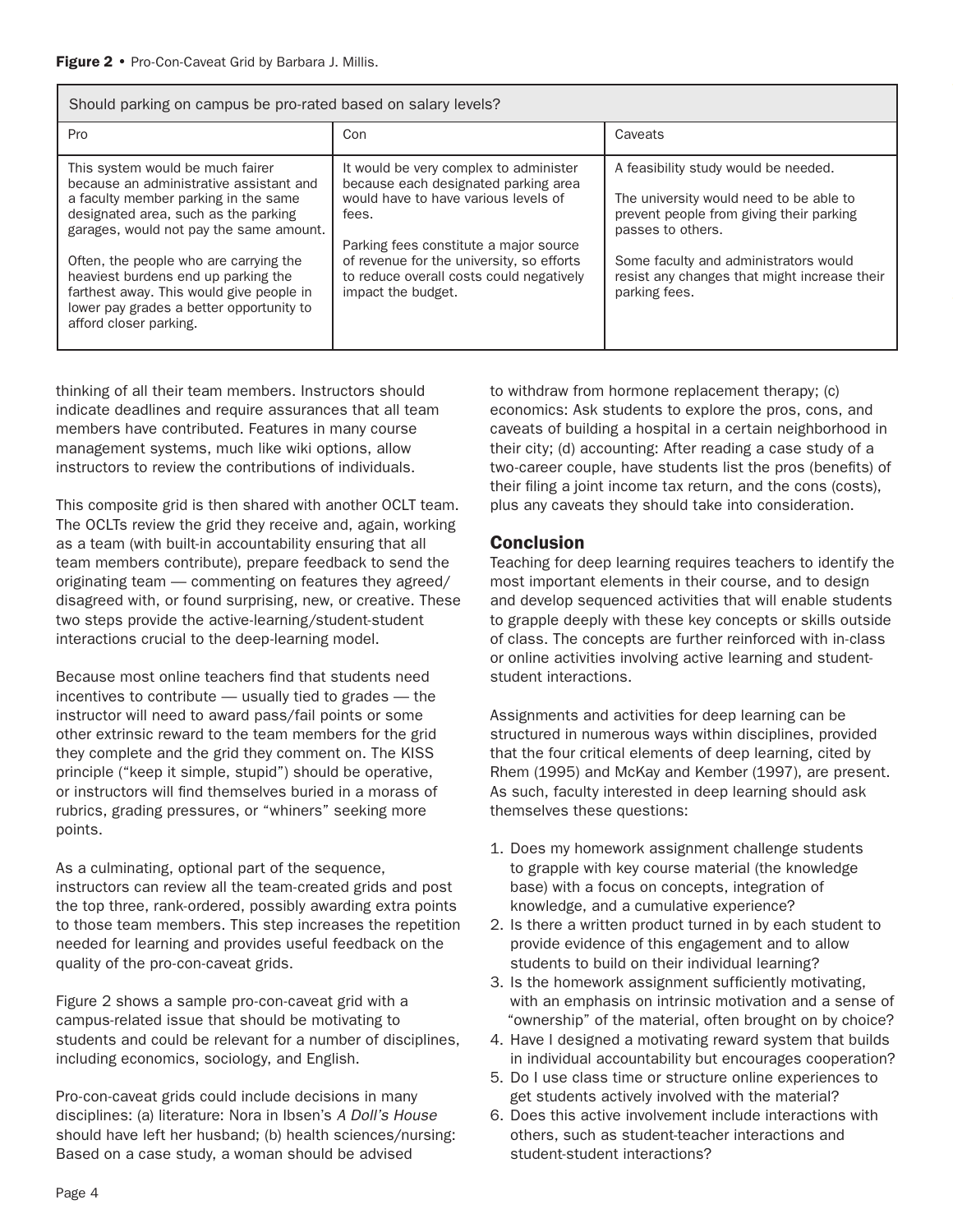Barbara J. Millis, director of The Teaching and Learning Center at The University of Texas at San Antonio, has presented workshops at academic conferences including The Teaching Professor Conference and Lilly Teaching Conferences, as well as at over 300 colleges and universities. She has published numerous articles on such topics as cooperative learning, classroom observations,

peer review, academic games, and microteaching, and has edited or co-authored four books, most recently The Course Syllabus: A Learning-Centered Approach (Jossey-Bass) and Cooperative Learning in Higher Education: Across the Disciplines, Across the Academy (Stylus). While at the U.S. Air Force Academy, she won awards for both teaching and research.

### References

Aronson, E., Blaney, N., Stephan, C., Sikes, J., & Snapp, M. (1978). The jigsaw classroom. Beverly Hills, CA: Sage.

Bacon, D.R. & Stewart, K.A. (2006). How fast do students forget what they learn in consumer behavior? A longitudinal study. *Journal* of Marketing Education, 28, 181-192.

Bain, K. & Zimmerman, J. (Spring 2009). Understanding great teaching. Peer Review: Emerging Trends and Key Debates in Undergraduate Education, 1(2), 9-12.

Bloom, B.S. (1956). Taxonomy of educational objectives (Cognitive domain). New York, NY: Longman.

Bransford, J.D., Brown, A.L., & Cocking, R.R. (Eds.) (2000). How people learn: Brain, mind, experience, and school. Commission on Behavioral and Social Sciences and Education National Research Council. Washington, DC: National Academy Press.

Finkel, D. (2000). Teaching with your mouth shut. Portsmouth, NH: Heinemann.

Laird, T.F.N., Shoup, R., Kuh, G.D., & Schwarz, M.J. (2008). The effects of discipline on deep approaches to student learning and college outcomes. Research in Higher Education, 49, 469-494.

Leamnson, R. (1999). Thinking about teaching and learning: Developing habits of learning with first year college and university students. Sterling, VA: Stylus.

Leamnson, R. (2002). Learning (Your first job). Retrieved January 18, 2010, from [http://www.ctl.uga.edu/Learning/.](http://www.ctl.uga.edu/Learning/)

Marton, F. & Saljo, R. (1976). On qualitative differences in learning: I. Outcome and process. British Journal of Educational Psychology, 46, 4-11.

McKay, J. & Kember, D. (1997). Spoon feeding leads to regurgitation: A better diet can result in more digestible learning outcomes, Higher Education Research and Development, 6(1), 55-67. DOI: 10.1080/0729436970160105.